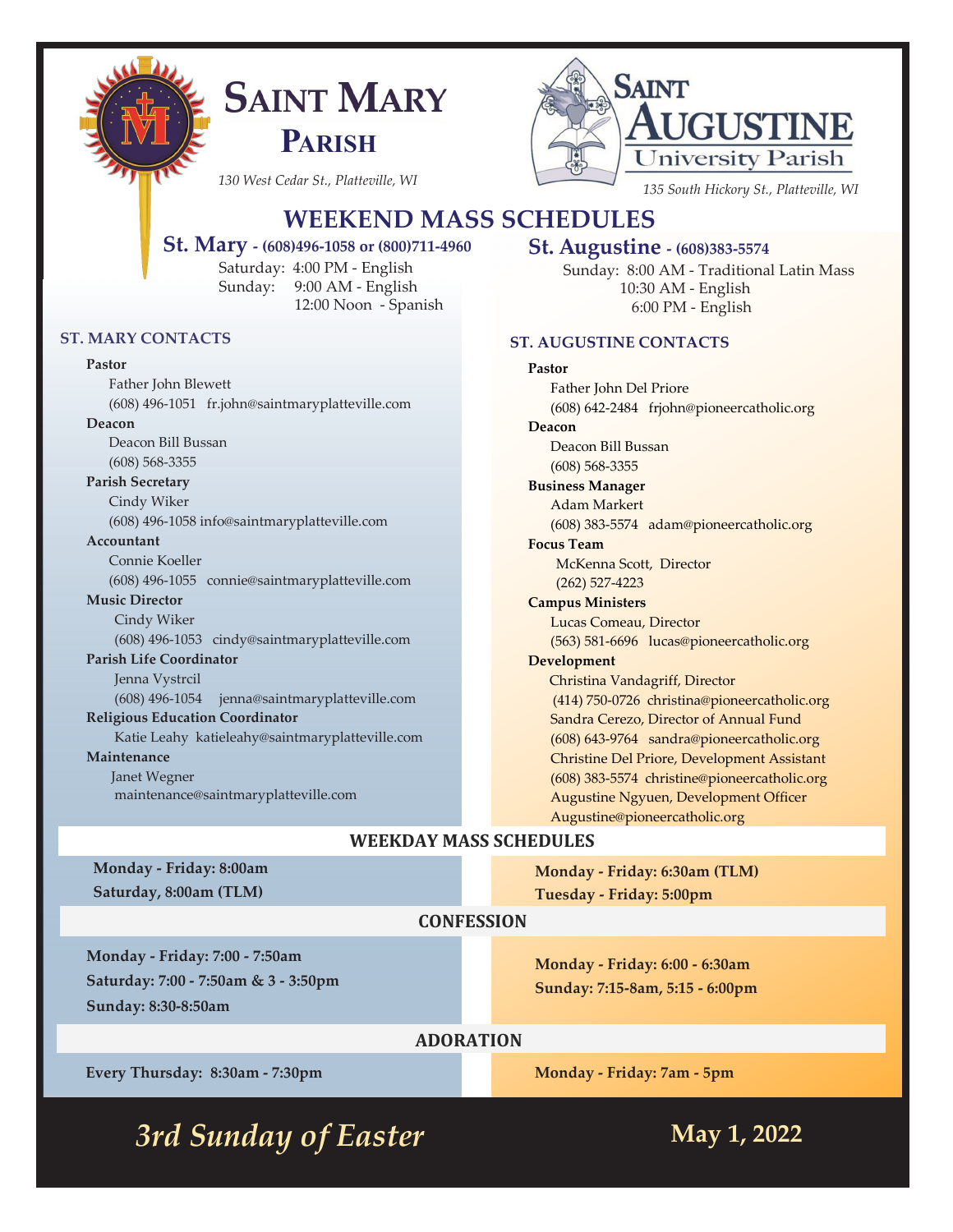

# **SAINT MARY PARISH**

## **Mass Intentions**

**Sunday, May 1**

9:00am † Steve Knutson

12:00pm For the People (Spanish)

#### **Monday, May 2**

8:00am † Dale, Marion & Bill Whitaker

#### **Tuesday, May 3**

8:00am Jenna Wiker &

† Barb Meloy

#### **Wednesday, May 4**

8:00am † John & Ethel Schroeder

## **Thursday, May 5**

8:00am Michael Smith

## **Friday, May 6**

8:00am Special Intention (TW)

#### **Saturday, May 7**

8:00am Prayers for vocations (TLM)

4:00pm † Susanne (Digman) Casper

#### **Sunday, May 8**

9:00am † Loretta "Sis" Duggan 12:00pm For the People (Spanish)

# *St. Mary Parish Giving April 24*

Weekly Envelopes \$2238.00 Offertory \$800.00 Weekly Average Electronic Funds \$ 800.00

# *Sunday Readings*

Acts 5:27-32, 40b-41 Psalm 30:2, 4, 5-6, 11-12, 13 Revelation 5:11-14 John 21:1-19 or 21:1-14 *With Sympathy*

# *Pascal Easter Candle*

Thank you to Linda Davis for donating the Pascal Easter Candle in memory of Lawrence, Grace & James Davis.

# **St. Mary Calendar**

#### **Office Hours:**

Tuesday, Wednesday & Thursday 8:30 - Noon or by appointment

**Wednesday, May 4**

**Religious Ed:** 6:30pm

**Confirmation:** 7:15pm

#### **Thursday, May 5**

**Confession:** after 8:00am Mass for 30 Minutes

**Adoration:** Begins after 8:00 Mass

**Rosary & Benediction:** 7:30pm

**Friday, May 6**

**Boy's Group:** 3:30pm - 5:00pm

# *Marian Consecration*

St. Mary Church will be celebrating a Marian Consecration on Sunday, May 29<sup>th</sup> during 9am Mass. In preparation for

Consecration Day, we ask that you read Fr. Michael E Gaitley's book, *33 Days to Morning Glory: A Do-It-Yourself Retreat in Preparation for Marian Consecration*. The readings will started on Wednesday, April 27<sup>th</sup>. You may pick a book up at the church office. Cost is \$14.



# *Apostolate for Persons with Disabilies*

**On Wed. July 13**, the Apostolate for Persons with Disabilities will host a day of prayer, fellowship, and fun at the Madison Mallard's Stadium!

- 11am Prayer Service with Bishop Hying
- Buffet Lunch (Provided)

1pm Baseball Game Tickets are **free;** space is limited. To register**,** call 608-821- 3050 or send an email to [APD@MadisonDiocese.org.](mailto:APD@MadisonDiocese.org)

We extend our sympathy to the family of **Barb Meloy,**  who died on April 27, 2022.

*Eternal rest grant unto her, O Lord, and let perpetual light shine upon her. May she rest in peace.*